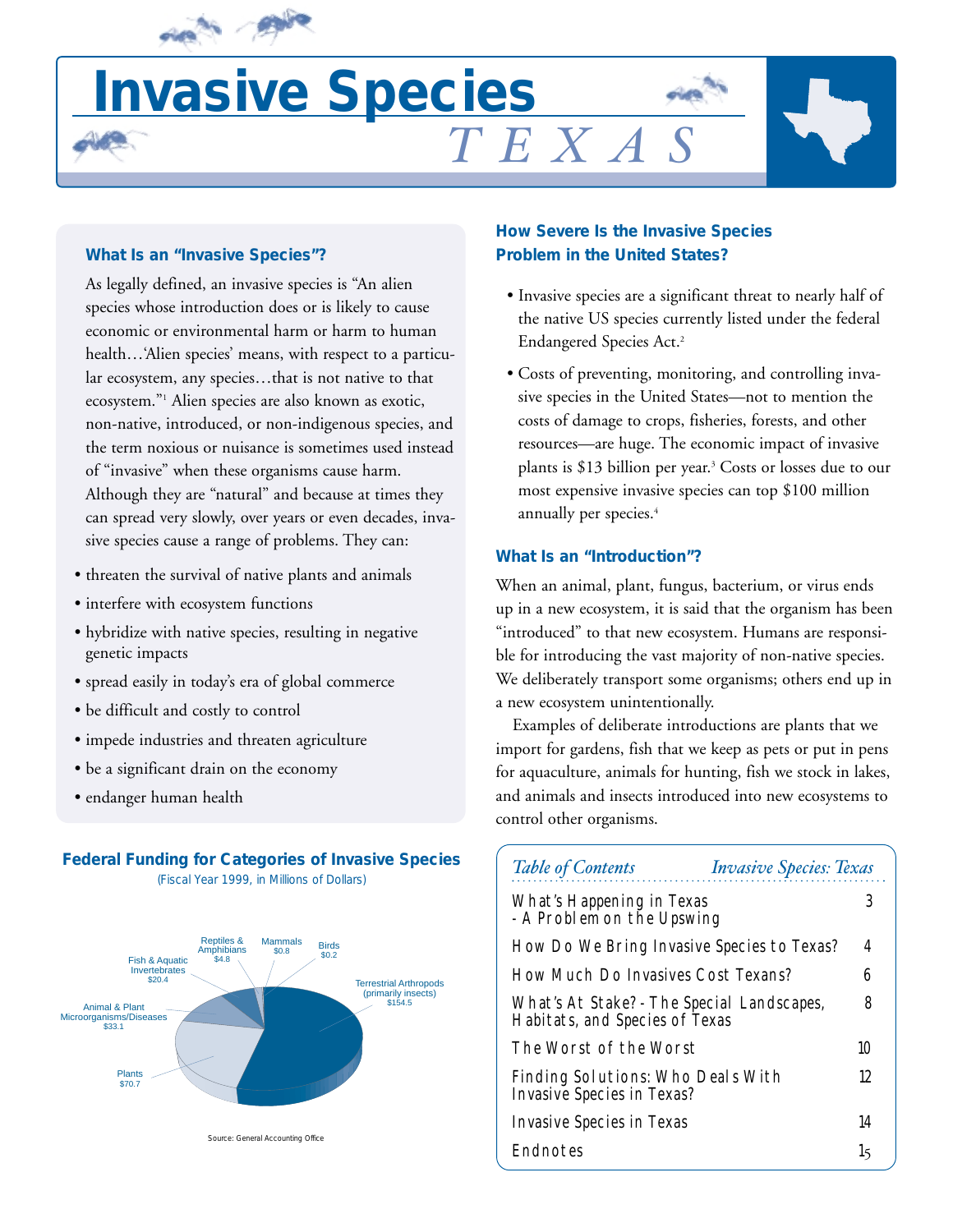#### **Various Ways that Unintentionally Introduced Species Arrive**

On imported nursery stock or soil (e.g., balsam wooly adelgid, chestnut blight, mealybug)

On imported fruits and vegetables (e.g., Mediterranean fruit fly)

In untreated, discharged ballast water of ships (e.g., zebra mussel, Chinese mitten crab)

In or on vehicles like boats, airplanes, trucks, ships, etc. (e.g., Asian cockroach, poverty grass)

In bilge water, live wells, bait buckets, and on fishing gear (e.g., European shore crab)

In packing material and shipping containers (e.g., Asian long-horned beetle, wood-boring wasp)

Mixed in with seed packets or shipments (e.g., serrated tussock, corn brome)

From people traveling for tourism, recreation, or commerce (e.g., rust fungus)

Through canals and other humanly produced paths (e.g., sea lamprey)

Examples of unintentional introductions are insects that cling to or burrow into wooden packing material used to protect imported goods, or insects and their eggs "hitchhiking" on imported plants, in soil, or on fresh produce. We accidentally take in huge numbers of small and microscopic organisms in ships' ballast water, and we transport them to new ports of call.

#### **When Introduction Becomes Harmful**

The vast majority of species transported to a place other than their native ecosystem—whether intentionally or accidentally—do not survive. Of those that do survive, scien-

#### **Some Means of Deliberate Introductions**

Sport fishing (e.g., largemouth bass, flathead catfish) Aquaculture (e.g., Pacific oyster, Atlantic salmon, Pacific white shrimp) Home aquaria (e.g., Asian swamp eel, hydrilla, zebra danio) Biological control (e.g., grass carp, rosy wolfsnail) Research facilities (e.g., giant tiger shrimp) Seeds/Gardens/Landscaping (e.g., purple loosestrife, kudzu) Erosion control (e.g., tamarisk [also known as saltcedar]) Fur/silk production (e.g., nutria, European gypsy moth)

tists estimate that approximately 15% go on to become very harmful.<sup>5</sup> Plants and animals may "escape" from confined areas. Sometimes an introduced plant or animal finding itself in this situation will be aggressive or voracious, or will carry parasites or disease, any of which can devastate an ecosystem. People may dump no-longer-wanted fish or aquarium plants into a nearby pond or river, or discard yard waste or garden clippings in a nearby park. The species that become invasive do succeed, in part, because the new ecosystems in which they find themselves offer favorable environmental conditions and lack the natural predators, competitors, and diseases that would normally keep their populations in check.

#### **How Do We Transport Invasive Species Between Ecosystems?**

Invasive species have moved around the globe in many ways, depending on their taxonomic group, geographic



**Cumulative Numbers of Non-Native Species**



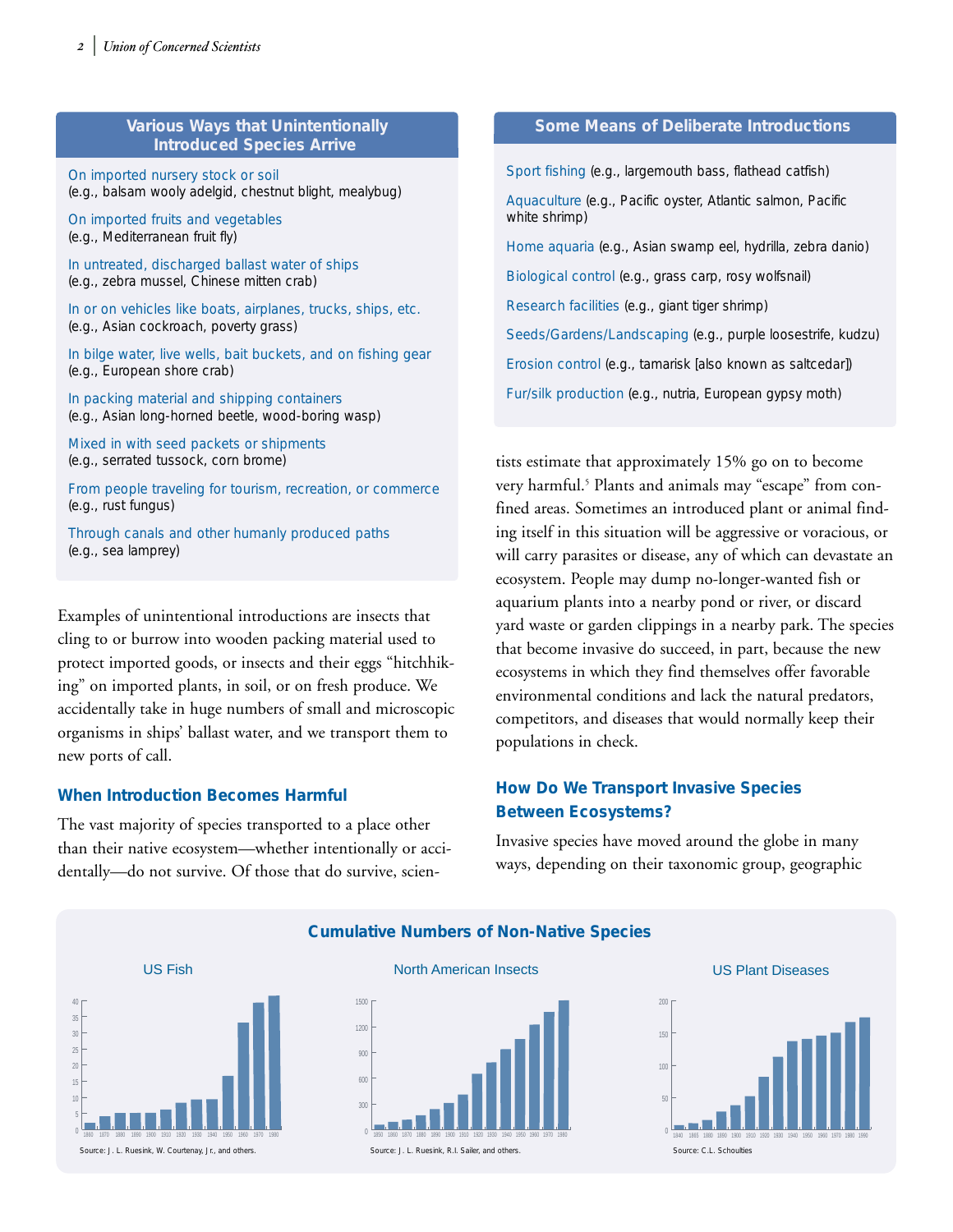region, and other factors. With increased global commerce and human exploration, rates of introduction and numbers of invasive species continue to rise. Transport in ships' ballast water and ballast sediments is the leading means of unintentionally moving a broad range of aquatic species throughout the world $6$  and from state to state.

## **What's Happening in Texas-A Problem on the Upswing**

#### **How Many Invasive Species Are There in Texas?**

Various agencies have jurisdiction over different types of invasive species. Consequently, there has never been a comprehensive statewide tally and the total number of invasive species is still unknown. There are at minimum the following number of invasive species: 67 terrestrial plants, 12 aquatic/wetland plants, 10 mammals, 4 birds, 7 fishes, 11 insects, and 11 mollusks and crustaceans.<sup>1</sup>

#### **Indicators of the Scope of the Problem:**

- The Texas Parks and Wildlife Department restricts the importation and possession of approximately 600 species of fishes, shellfishes, and aquatic plants, many of which are already problematic in the state.<sup>2</sup>
- The US Department of Agriculture's Agricultural Research Service lists 45 "noxious weeds" present in Texas.<sup>3</sup>
- The Gulf of Mexico Regional Panel of the federal Aquatic Nuisance Species Task Force lists 31 aquatic invasive species that constitute current and potential future management priorities in Texas.<sup>4</sup>

#### **Invasion Trends over Time**

Invasive species are capable of spreading rapidly under the right conditions. Because existing invasions are difficult to eradicate and the number of new introduced species continues to grow, the number, size, and impacts of invasions are likely growing as well.

- Since 1970, woodlands containing monocultures of the highly invasive Chinese tallow have increased in area from 5 to 30,000 acres in Galveston County.<sup>6</sup>
- Hydrilla was first discovered spreading in Florida canals in 1960. Today it is found in nearly 100 bodies of water and covers 75,000-100,000 acres in Texas.7
- In the 1920s, the red imported fire ant arrived in Alabama from South America. Since then the invader has infested over 56 million acres in Texas.<sup>8</sup>
- Africanized "killer bees" first arrived in Texas in October of 1990. Since then the invader has spread across the southeastern United States and the eastern two-thirds of Texas. By July 10, 2002, Texas had 143 counties with Africanized honeybee quarantines in effect.<sup>9</sup>
- Giant salvinia, currently the top aquatic invasive plant management priority of the Texas Parks and Wildlife Department, is capable of doubling its population in as little as two to eight days under the right conditions.<sup>10</sup>



*Giant salvinia can form mats more than two feet thick on water surfaces.*

| Trivasive species as a percentage of total state species in four major categories |                                                        |                                                            |                                                |  |  |  |
|-----------------------------------------------------------------------------------|--------------------------------------------------------|------------------------------------------------------------|------------------------------------------------|--|--|--|
| Category                                                                          | <b>Total Approximate Number</b><br>of Species in State | Approximate Number of<br><b>Suspected Invasive Species</b> | Approximate Percent<br><b>Invasive Species</b> |  |  |  |
| Vascular Plants                                                                   | 4834                                                   | 80                                                         | 1.7%                                           |  |  |  |
| <b>Mammals</b>                                                                    | 160                                                    | 10                                                         | 6.3%                                           |  |  |  |
| <b>Freshwater Fishes</b>                                                          | 247                                                    |                                                            | 2.8%                                           |  |  |  |
| <b>Birds</b>                                                                      | 620                                                    | 4                                                          | 0.6%                                           |  |  |  |

#### **Invasive species as a percentage of total state species in four major categories** <sup>5</sup>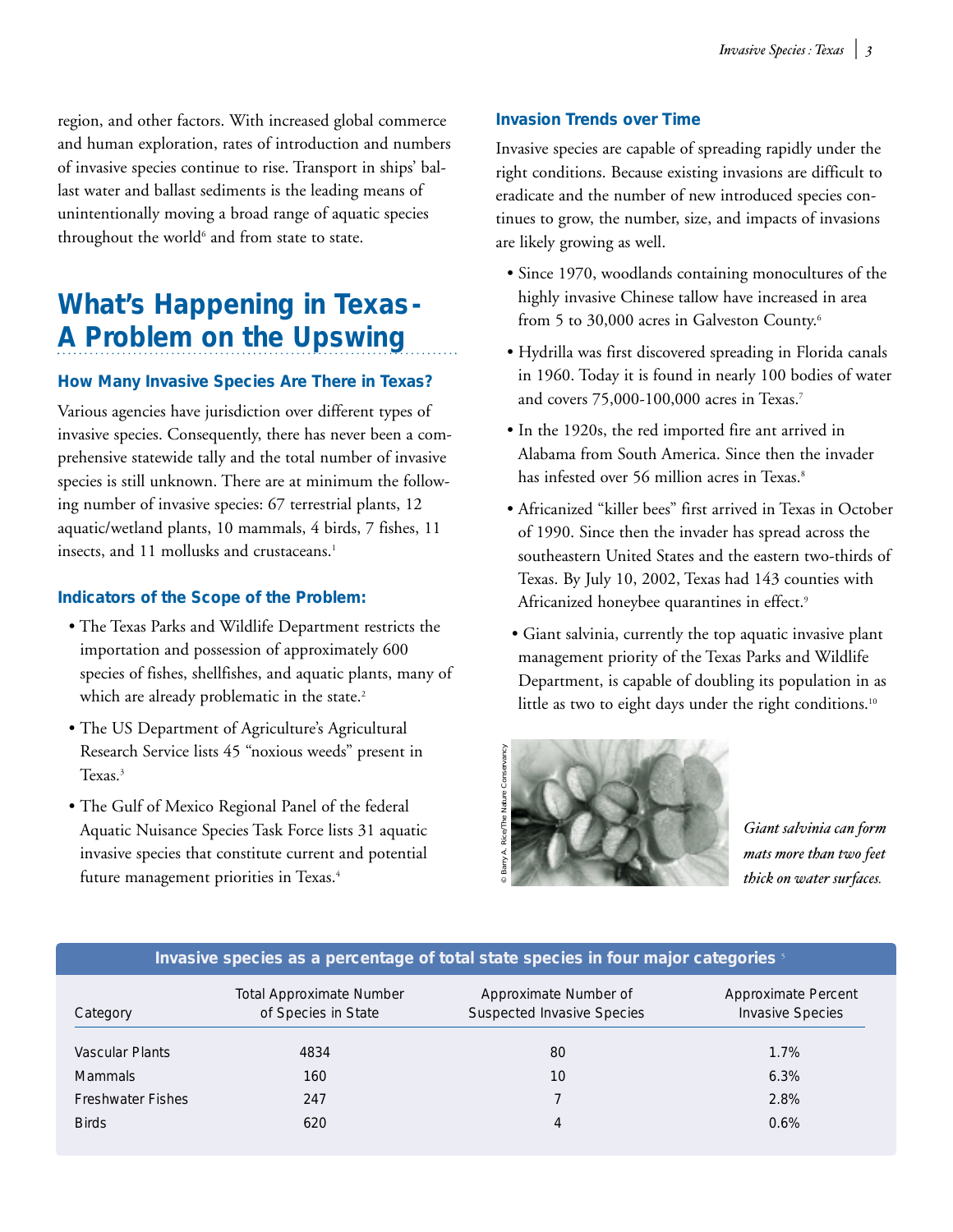#### **An Ounce of Prevention**

#### **Some invasive species not yet established in Texas**

#### **Snakehead fish (Family Channidae)**

A number of snakehead fish are aggressive predators able to wriggle across moist land for short distances. One species was recently found in a Maryland pond. In 2001, Texas Parks and Wildlife law enforcement personnel raided several Houston-area stores found selling snakeheads. Unfortunately, many snakeheads had already been sold to the public even though their possession is illegal in the state. If any were ever released in Texas waters, they would pose a serious ecological threat…

#### **Brown tree snake (Boiga irregularis)**

Best known for its devastating impacts on Guam's biodiversity—having wiped out 12 species of birds, for example, some found nowhere else—the brown tree snake has twice been found on ships that arrived in the Corpus Christi area. Luckily, these snakes were discovered, but there is no guarantee that others may not have already arrived or that future snakes will always be detected upon arrival…

#### **Asian lake mussel (Limnoperna fortunei)**

This mussel is similar to the dreaded zebra mussel that is wreaking havoc in the Great Lakes and beyond. Unlike the zebra mussel, which has limited tolerance to Texas' warm waters, the Asian lake mussel thrives in such conditions. It has recently invaded Argentina and is only a boat ride away from Texas…

## **How Do We Bring Invasive Species to Texas?**

Preventing or slowing the entry of invasive species depends on knowing the route by which they reach the state. Single



*The brown tree snake—which has decimated 12 species of birds on Guam—has twice been detected on ships arriving in Corpus Christi.*

species that are intentionally introduced, for example, can be screened for invasiveness before being permitted to enter. For inadvertent introductions (like those in ballast water), addressing the general route, or pathway, of introductions is more feasible.

In today's era of international trade, travel, and communication, many foreign organisms from around the globe commonly end up in Texas. The growing number of imports and inadvertent introductions increases the likelihood that Texas' invasive species problems will escalate. A number of routes of entry are known:

**Shipping:** When foreign ships empty their ballast water in the Gulf of Mexico, they are potentially introducing thousands of alien organisms into the marine ecosystem. The total estimated volume of ballast water exchanged at the Port of Houston was 3.7 million metric tons in 1996. The Port of Houston is the leading national port in foreign waterborne commerce. In total tonnage, it is ranked second in the country and eighth in the world.<sup>1</sup>

**Agriculture:** Texas has 36.8 million acres of prime farmland, the most found in any state.<sup>2</sup> The vast majority of non-native plants used in Texas agriculture are harmless. Unfortunately, some have escaped cultivation and have become a major problem. For example, Chinese tallow, a small tree, was once planted by the US Department of Agriculture in the Gulf States to encourage the development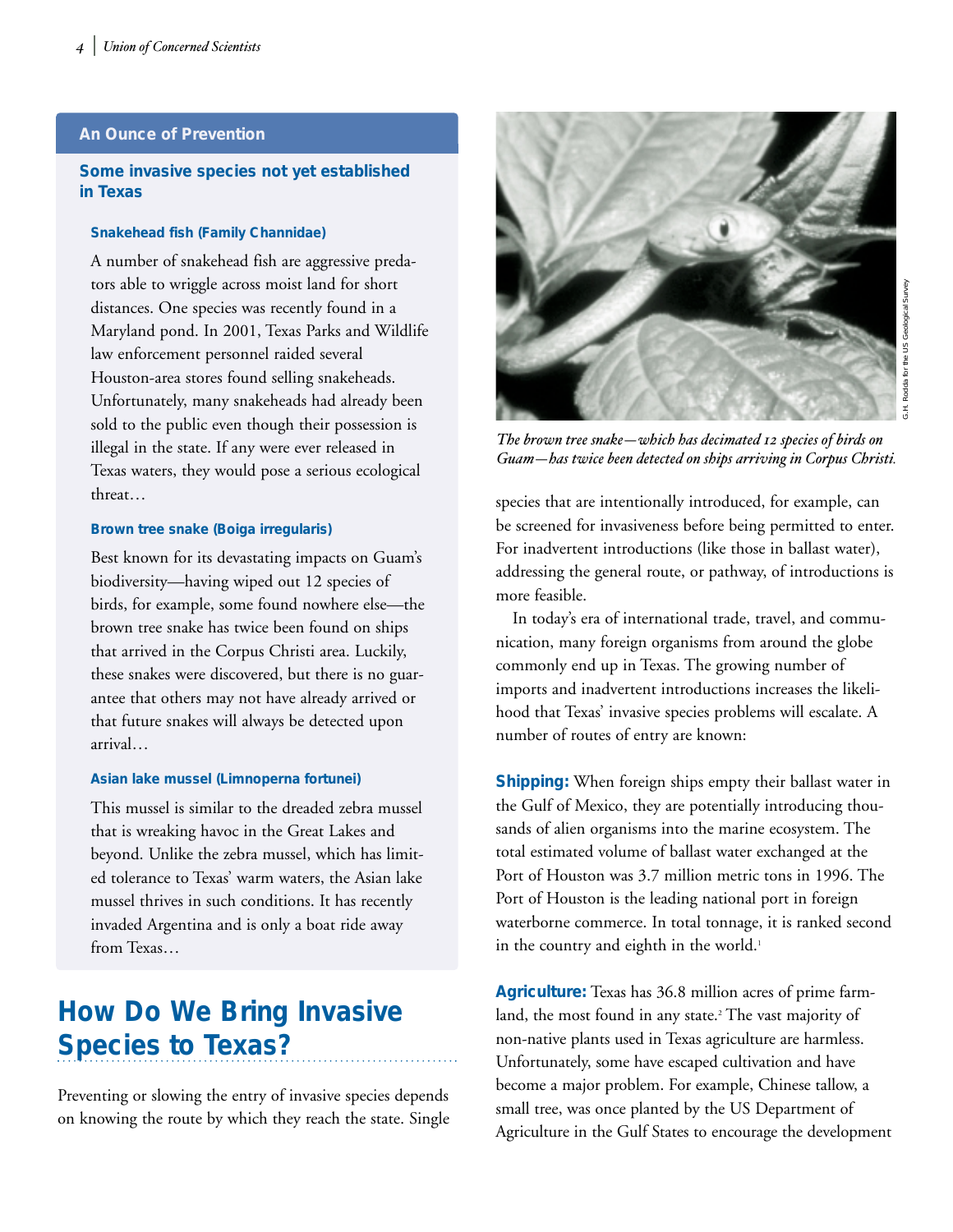of a soap industry. It "escaped" from cultivation and is today overrunning much of the southeastern United States.<sup>3</sup>

**Ranching and Seeding:** Some of Texas' invasive species were introduced as forage for cattle. Others were seeded along highways to stabilize soils. Traditionally, researchers promoted non-native species because they are generally cheaper and easier to establish—and, on rangeland increase forage production. Grasses like buffelgrass, Kleingrass, and Lehman's lovegrass now dominate thousands of acres in Texas.<sup>4</sup>

**Horticulture and Aquaculture:** The horticulture and aquaculture industries have been well-documented introduction pathways for invasions around the world. The Texas floral and nursery crop industry is the third largest in the nation and the state's fastest growing segment of agriculture.5 Unfortunately, nurseries still sell invasives like Chinese tallow trees as ornamentals, despite their known

*Biological control—introducing an organism to keep another organism's population in check—can be risky. Grass carp—introduced in Texas to control aquatic vegetation—has become invasive.*

devastating effects.<sup>6</sup> Two major invasives in rangelands, lantana and castor bean, are escaped ornamentals and are toxic to livestock.7 Blue tilapia, non-native fish found in many Texas reservoirs, most likely came from fish farms and perhaps bait buckets.<sup>8</sup>

**Aquarium and Pet Trades:** The aquarium and pet trades are also responsible for the introduction of some plants, reptiles, birds, and other pests. People have been



*The number one way that we unintentionally move thousands of aquatic species is by transport in ships' ballast water and ballast sediments.*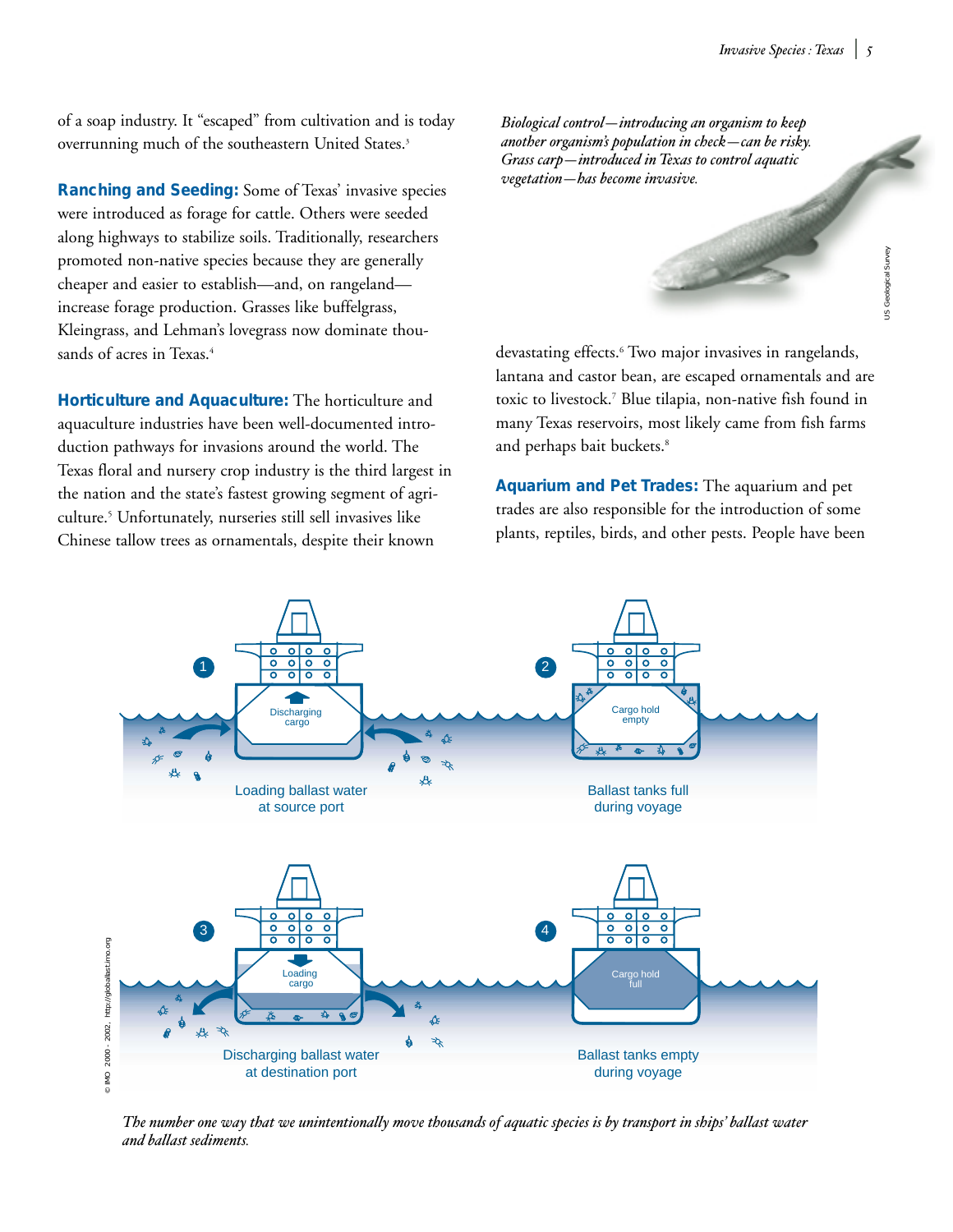known to release no-longer-wanted pets into the wild, where they can sometimes establish breeding populations. Aquarium owners who are cleaning a tank or can no longer keep their fish sometimes dump plants or plant fragments, as well as fish, into nearby waters, unwittingly affecting ecosystems.

**Recreation:** Recreational boating spreads aquatic invasives within a body of water and from one body of water to another. Pieces of aquatic vegetation and organisms caught in boat propeller blades or between boat and trailer can multiply once transported. Invasive mussels and other small organisms travel in boat live wells, bilges, and bait buckets. State and federal agencies' stocking of fish in lakes has also resulted in many documented invasions. For example, stocking common carp proved to be destructive to some Texas native freshwater ecosystems.<sup>9</sup> Some animals introduced into Texas for game hunting have escaped and established populations. Feed for pack horses can contain seeds of invasive plants.

**Biological Control:** Some exotic organisms were deliberately released by public agencies and organizations to manage nuisance populations: the Western mosquitofish to control mosquitoes, grass carp to control aquatic vegetation, giant rams-horn snails to control other unwanted snails, and bighead and silver carps to control large volumes of phytoplankton and zooplankton.10 Floating waterhyacinth was introduced into canals of Cameron County to remove contaminants from the water.<sup>11</sup>



*The bluebonnet—a native lupine that the Texas legislature declared the official state flower in 1901—is being crowded out in some areas by invasive plants.*

**Natural Phenomena:** In Texas, where extreme weather events are common, some biological invaders that already have been introduced to the state can expand their distribution through these natural phenomena. Red imported fire ants disperse naturally by floating to new locations on floodwater.<sup>12</sup> Scientists are still waiting to see if the invasive channeled applesnail, a potentially serious pest in Texas rice fields, was distributed by floodwater from Tropical Storm Allison in June 2001.<sup>13</sup>

#### **Once in Texas, what factors determine if a new species becomes invasive?**

Once a species is moved to a new ecosystem, it must find a suitable niche in order to become invasive. Texas offers plentiful and varied aquatic and terrestrial habitats. Additionally, certain factors—urban sprawl, already-stressed ecosystems, and the overuse of chemicals—increase an invasive species' chance to succeed. All three of these factors are present in varying degrees throughout the state.

## **How Much Do Invasives Cost Texans?**

In addition to jeopardizing native populations, human health, and the functioning of ecosystems, invasive species cause serious economic damage. In Texas, the costs of invasive species to the economy are significant.

Between 1906 and 1991, 79 invasive species caused documented losses of \$97 billion across the United States. These 79 species represented only 12% of the total number of documented harmful invasives.<sup>1</sup> It is difficult to estimate the total costs of invasive species to Texas but indicators like those below illustrate that it is high.

Missing from these figures, though, are the intangible and incalculable losses to biodiversity, ecosystem services, and aesthetics caused by biological invasions. What is the value of a field of native bluebonnets, the Texas state flower? If bluebonnets were to become extinct as a result of invasive species, it would be impossible to assign a dollar amount to the loss. In fact, there are several invasive species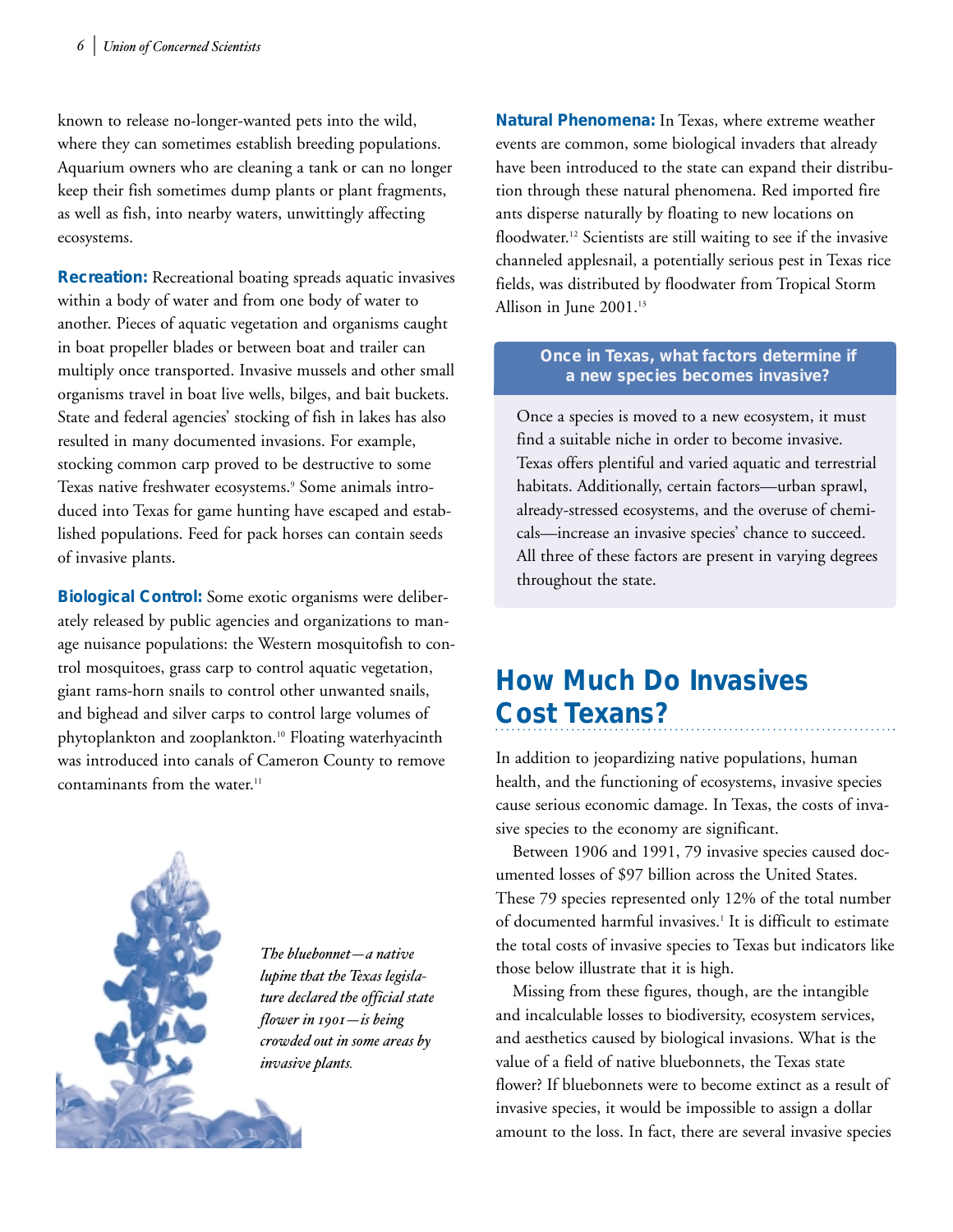currently impacting native wildflower populations, including the Texas bluebonnet.

**FACT: Texas' economy is heavily dependent on industries that are highly affected by invasive species.** *Physicial invasive species in Texas <b><i>Red imported fire ants, an invasive species in Texas Red imported fire ants, an invasive species in Texas* 

#### **Agriculture**

In 2001, the value of Texas' crop production was \$3.35 billion.2 Texas farmers invest a considerable amount of time and money preventing infestations by weeds and pests. Agricultural invasives, both plant and animal, also cost farmers by diminishing crop quality and limiting their choices of crop rotation cycles and other management practices. The channeled applesnail, a recent arrival in Texas, decimated rice farms in the Philippines soon after its introduction. The applesnail has been found in the middle of the Texas rice belt, a region that generates over one billion dollars annually.<sup>3</sup> Additional losses sometimes result when agricultural pollinators hybridize with invasive ones. For example, the honeybee population of Texas is responsible for an estimated \$480 million worth of crop pollination. If the current population hybridizes with Africanized honeybees, farmers will be less able to manage valuable pollination activities.4

#### **Ranching**

In 2001, the total value of Texas livestock (cattle, sheep, goats, and pigs) was \$8.59 billion.<sup>5</sup> Spiny and poisonous invasive plants can spell disaster for pastures and rangelands. They inflict physical injuries on grazing animals and restrict their access to forage and water. Certain animal invasives, such as red imported fire ants, Africanized honeybees, and feral dogs, attack young livestock, resulting in severe losses to the ranching industry. It costs Texas ranchers \$10 to \$15 per acre per year to control fire ant populations in their pastureland.<sup>6</sup>

#### **Fishing**

In 2000, commercial fishing landings in Texas were valued at \$293 million dollars.7 Recreational fishing along the



*and much of the southeastern United States, can attack young livestock, resulting in severe losses to the ranching industry.*

state's 1,400 miles of coastline and in its many inland lakes and waterways is also a significant source of economic activity. In 1996, sport fishers spent \$2.87 billion in Texas, creating a total impact of \$6.37 billion for the state's economy. Sport fishing supports thousands of jobs and generates economic activity by encouraging related spending on food, lodging, transportation, guides, boat use, and equipment rental.8 Disruption of the fishing industry by invasive species could be devastating to the many Texas communities that rely on healthy aquatic ecosystems for their livelihoods. For instance, invasive blue tilapia can reach densities of 2,000 pounds per acre in some Texas reservoirs and can suppress reproduction in sportfishes like largemouth bass and channel catfish.9

#### **Mariculture**

Texas leads the country in production acreage of shrimp, with five times more than the second ranked state. In 1998, an exotic shrimp virus known as "White Spot Syndrome" was discovered in a native shrimp. It had been previously discovered in 1995 at an exotic shrimp farm and in 1997 at a research facility. Individuals involved in the Texas shrimp industry are worried about the potential costs if White Spot spreads. The industry accounts for \$600 million of economic activity per year and provides jobs for 15,000 Texans.<sup>10</sup>

#### **Tourism**

Coastal tourism is the state's second-largest industry.11 Invasive species can have a direct impact on the recreational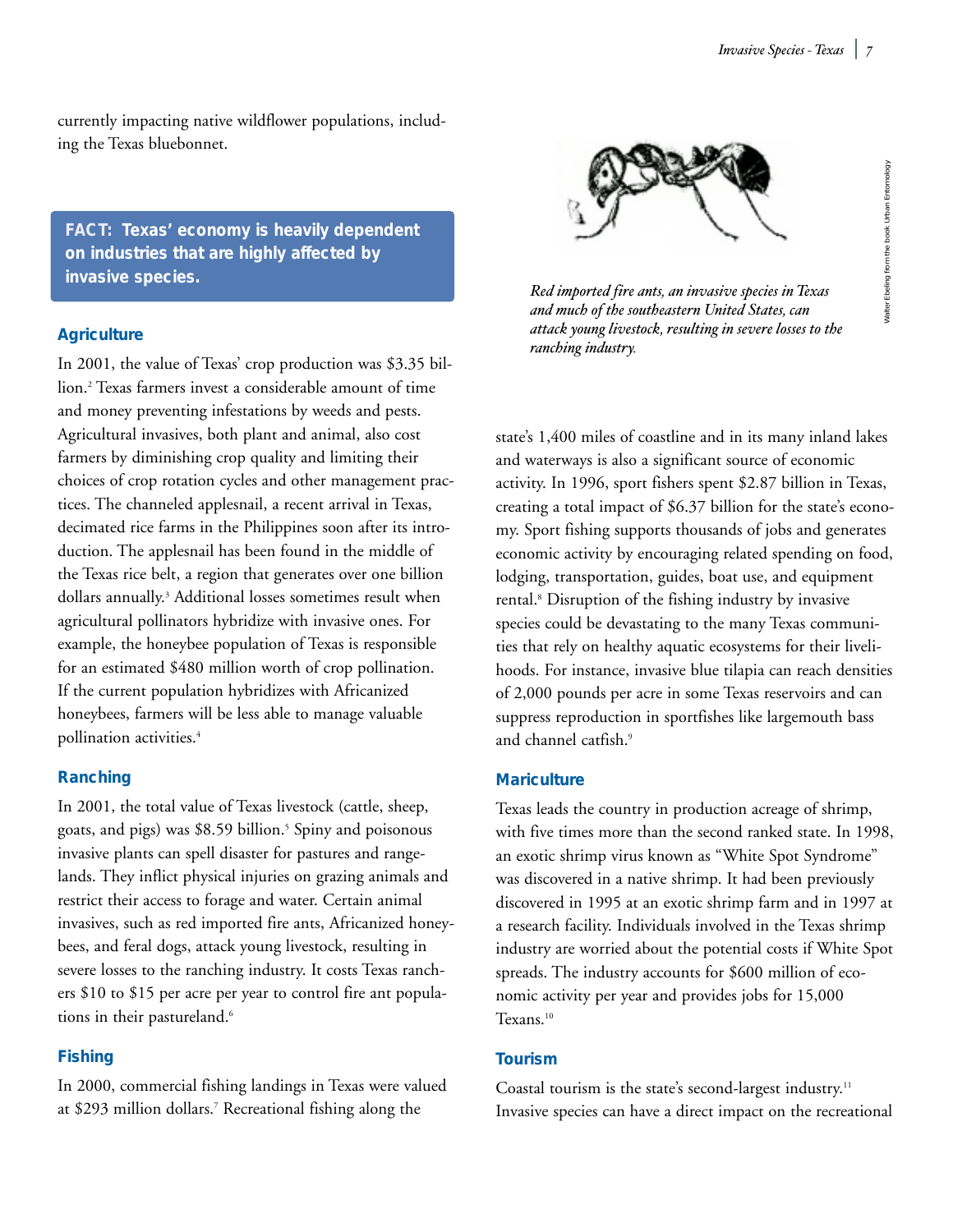value of certain tourist destinations. In lakes and bodies of water clogged with invasive aquatic vegetation, people are not able to fish, boat, or swim.

#### **Real Estate**

Invasive species have the power to lower property values. One common culprit in this scenario is hydrilla, which forms dense mats along lakeside shorelines. Others are the giant salvinia and saltcedar. Owners of lakeside and riverside properties can see their properties' values dramatically decrease once an intransigent hydrilla, giant salvinia, or saltcedar invasion has set in.

## **What's At Stake? - The Special Landscapes, Habitats, and Species of Texas**

#### **Texas Biodiversity**

Texas is a vast state that overlaps several major ecological regions—the Great Plains, Southwestern deserts, the humid Gulf Coast, and Mexican subtropics. Texas is the secondmost biologically diverse state in the United States and is ranked third in the number of endemic, or unique, species, with 340 species found nowhere else in the world. More than 10% of the state's 6,273 species are considered "rare or at risk of extinction."1 Ninety-six Texas species are federally listed as threatened or endangered.<sup>2</sup>

Invasive species play a large role in the loss of biodiversity. In the United States, they are now considered to be the sec-



*Prairie ecosystems in Texas—like this one of native Texas wildflowers —are under threat by invasive grasses.*

ond greatest threat to species listed under the Endangered Species Act, preceded only by loss of habitat.<sup>3</sup> The same is likely true in Texas, where invasive species compete with native flora and fauna for valuable resources and evershrinking habitat. Since it is hard to translate these impacts into dollar amounts, they are usually estimated by impacts on individual species or ecosystems.

#### **FACT: Invasive species threaten unique habitats.**

- Wetlands are extraordinary habitats that host vast numbers of organisms. In Texas' wetlands, invasive plants such as giant salvinia and waterhyacinth crowd out native plants and animals and interfere with natural processes such as water flow and nutrient cycling.
- Big Bend National Park boasts one of the most biologically diverse habitats in Texas and the United States. It is situated at the relatively rare convergence of mountains, river, and desert. Unfortunately, several invasive species—saltcedar, giant river cane, feral pigs, nutria, and aoudad (also known as Barbary sheep)—are some of the worst culprits in the destruction of Big Bend's unique ecosystems.<sup>4</sup>
- In the ecologically unique headwaters of the San Marcos and Comal Rivers, the giant rams-horn snail has been introduced and is damaging aquatic vegetation, including an endangered wild rice that only grows here.<sup>5</sup>

### **FACT: Invasive species can damage ecosystems and interfere with the services they provide humans.**

• Rivers are a vital source of water for farmers and others in dry regions of Texas. Invasive river-side and aquatic plants like saltcedar, hydrilla, giant reed, and waterhyacinth reduce the flow of rivers. Watersheds in West Texas and the Rio Grande Valley are already experiencing dramatically reduced flows. Some plants also greatly diminish the quality of water. Saltcedar, for example, oozes salt, which fosters the growth of algae that can ultimately kill fish.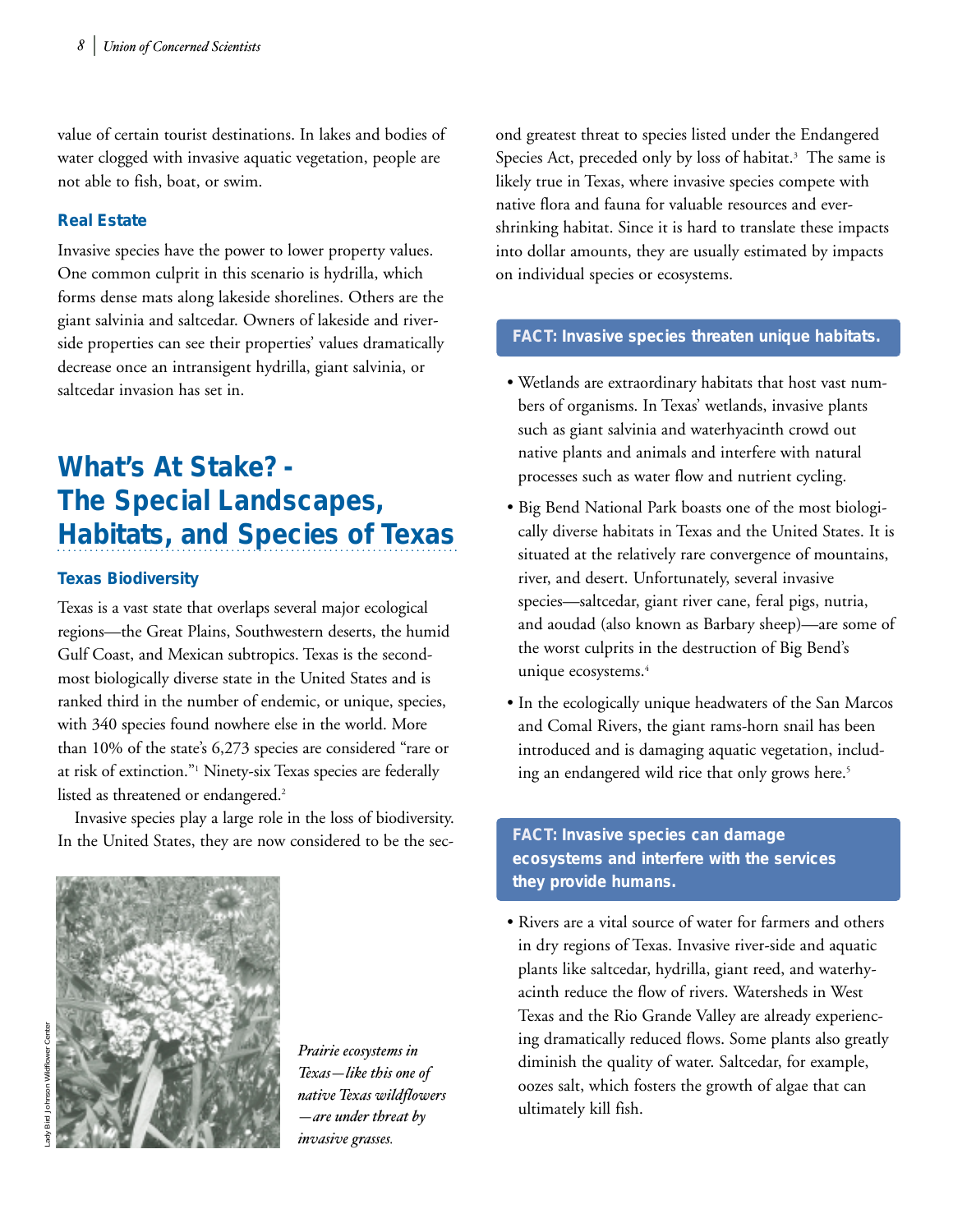- Several woody shrubs, including two species of juniper, have invaded the prairies and savannas of central, northern, southern, and western regions of Texas, significantly affecting fire risk and water quality.<sup>6</sup>
- Feral pigs—found throughout Texas but especially in the south and east—root up the earth, causing erosion and damage to native vegetation and private property; displace native wildlife; and can carry disease.<sup>7</sup>

**FACT: Invasive species can cause the extinction of native plants and animals.**

- It is believed that a population of rainbow trout introduced and established in a stream in the Guadalupe Mountains drove native Rio Grande cutthroat trout to extinction.<sup>8</sup>
- In Big Bend National Park the rare Big Bend mosquitofish is threatened by the introduction of invasive species. Nutria, a large rodent, and another species of mosquitofish have on occasion invaded the few springs that comprise the Big Bend mosquitofish's native habitat. Since the Big Bend mosquitofish has one of the smallest known geographic ranges of any vertebrate species, if left unmanaged, the invasives have the potential to wipe it out.<sup>9</sup>



*The Big Bend mosquitofish (above) has a very limited native habitat consisting of a few springs. Nutria—large rodents originally introduced for their fur—have invaded those springs, threatening this fish's very existence.*

• Invasive fire ants have not been officially culpable for any extinctions, but they are known to attack several threatened species.10 They are probably responsible for serious declines in some native wildlife populations,

such as deer fawns, quail, ground-nesting waterfowl chicks, and reptiles.



Bastiaan M. Drees

*Cows grazing among red imported fire ant mounds.*

#### **Some invasive species that affect native species and ecosystems also endanger human health.**

- Red imported fire ants occasionally cause human deaths, usually those of small children who crawl into mounds and receive multiple ant stings. Red imported fire ants have also been problematic to humans during the harvesting of certain crops like pecans.
- Popularly known as "killer bees" because of their aggressive nature, Africanized honeybees will attack humans if sufficiently provoked. The invading bees look like traditional Texas honeybees, but they are more likely to sense danger, are easier to upset, and defend their homes in greater numbers.<sup>11</sup>
- The channeled applesnail, a recent arrival in the state, has been known to carry a rat lungworm that can also infect humans. However, the disease-causing parasite has not yet been found in Texas' channeled applesnail populations.<sup>12</sup>
- West Nile virus is often transmitted to humans through the Asian tiger mosquito. In the United States, the Asian tiger mosquito was first found in Texas.13 As of September 7, 67 Texas residents had contracted West Nile virus so far in 2002 and one died as a result of it.<sup>14</sup>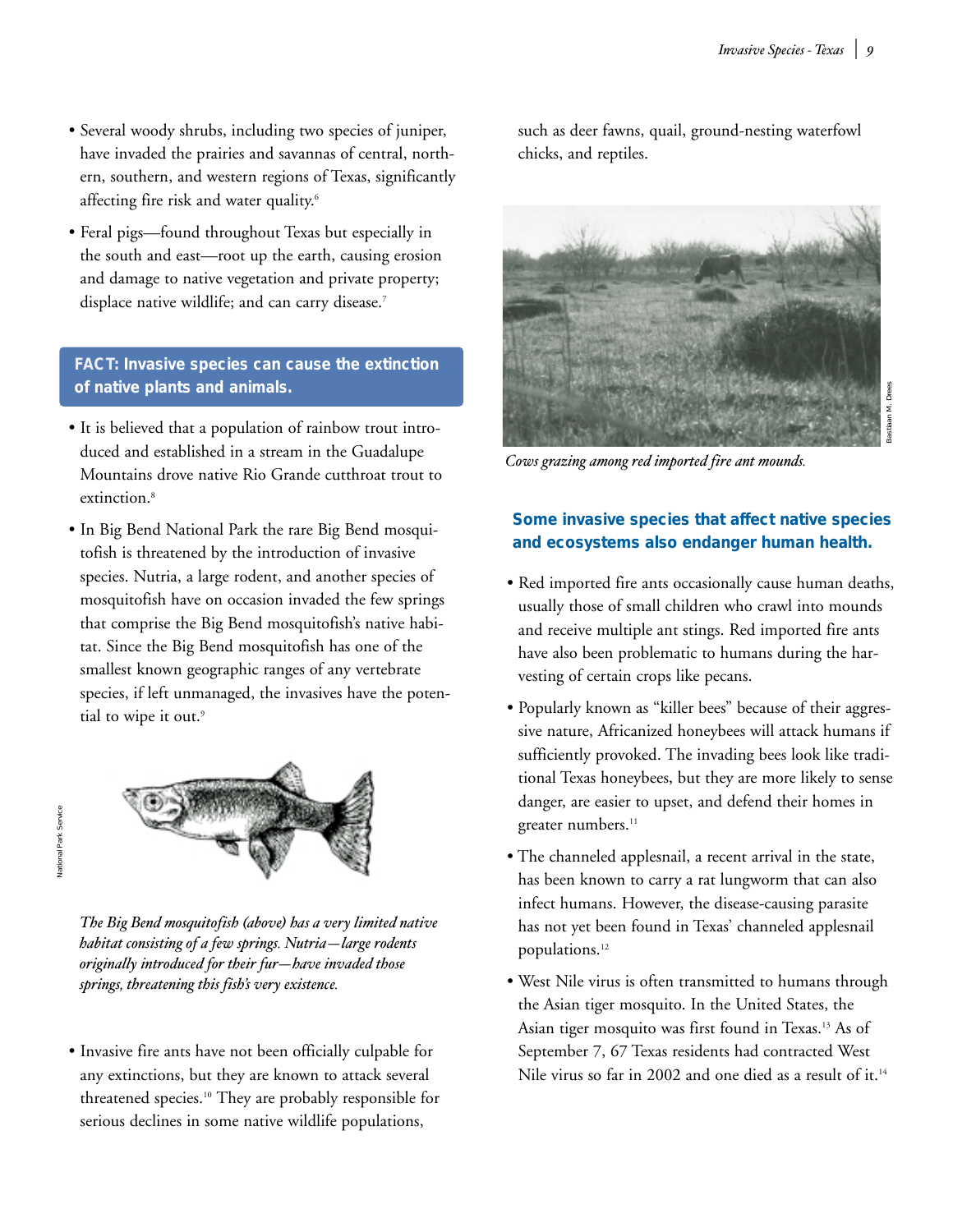# **The Worst of the Worst**

#### **Saltcedar** *(Tamarix spp.)*

Saltcedar is an evergreen shrub that invades desert stream-side communities, including those along the Pecos and Colorado rivers in West Texas. Called saltcedar because it oozes salt from its leaves, the plant changes soil salinity, reduces the flow of adjacent water bodies, and displaces other valuable plant communities. Over the past five decades, once-perennial small rivers and streams in west Texas have experienced significant reductions in flow because of the dense brush monoculture characteristic of a saltcedar invasion. Recent technologies have aided in managing biological invasions in Texas. The NASA-sponsored Texas Synergy Project is using remote-sensing and global information systems to identify and monitor saltcedar invasions in western Texas. The project identified 12,500 acres of likely saltcedar stands. The Texas Department of Agriculture is using the information to prioritize eradication efforts.<sup>1</sup>

#### **Hydrilla** *(Hydrilla verticillata)*

Hydrilla is one of the state's worst aquatic invaders, covering 75,000-100,000 surface acres of water and found in nearly 100 of Texas' reservoirs.<sup>2</sup> It is rapidly spreading in these invaded ecosystems; in one Texas lake it covered 23 acres in 1999, but over 200 acres in 2000.<sup>3</sup> Biological impacts are severe. Hydrilla depletes water of oxygen and blocks sunlight, causing serious harm to native plant and animal populations. Additionally, many human uses of lakes and reservoirs are adversely affected by hydrilla, including recreation, drinking water treatment, angling, and hydropower generation.

#### **Giant Salvinia** *(Salvinia molesta)*

Giant salvinia, a free-floating aquatic fern native to South Africa, is currently the top aquatic invasive plant management priority for the Texas Parks and Wildlife Department. Its range in the state has expanded from one small pond in 1998 to ten public water bodies in 2002, including Texas' largest reservoir, Toledo Bend. Giant salvinia can double its population size in two to eight days if conditions are favorable. It forms dense mats on the surface of water—sometimes more than two feet thick that block sunlight and oxygen exchange, threatening the survival of many aquatic organisms. In addition to destroying ecosystems, giant salvinia impedes the use of impacted bodies of water and serves as a breeding ground for mosquitoes.<sup>4</sup> The salvinia weevil, a biological control agent for giant salvinia, has been successfully used in 13 countries and is currently being used in the fight against Texas' populations of the invasive.<sup>5</sup>







**Close runners-up for "Worst of the Worst" plant species are waterhyacinth and giant reed.**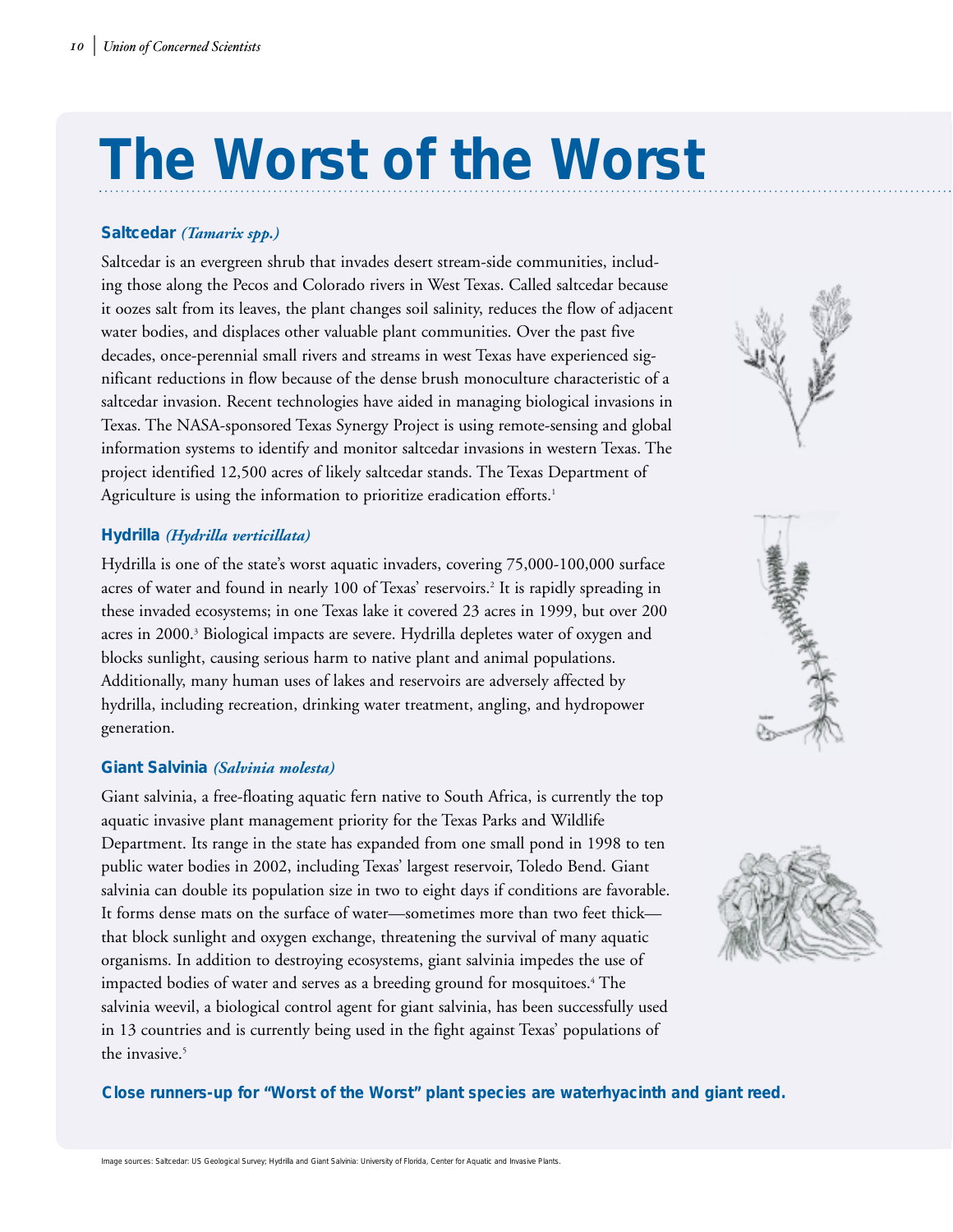#### **Red Imported Fire Ant** *(Solenopsis invicta)*

Red imported fire ants infest two-thirds of eastern Texas counties.<sup>6</sup> They damage agricultural crops, displace native ants, eliminate food sources for some wildlife, and kill newborn livestock and ground-dwelling wildlife. They are a nuisance to humans. Small children have occasionally died from multiple invasive ant stings. Red imported fire ant damage in the Dallas-Fort Worth metropolitan area alone totaled \$525.88 million in 1998.7 Currently, many types of biological control methods are being studied, including repopulating native fire ants where they have been depleted.

#### **Nutria** *(Myocaster coypus)*

Nutria are large beaver-like rodents that were introduced in the United States for the fur trade. Nutria live in freshwater or brackish environments. Their habit of burrowing and digging large underground tunnels increases cave-ins and erosion in some locations, which can disrupt catfish farming, destroy rice and sugar fields, and contribute to flooding. Nutria populations jeopardize native wetland ecosystems by feeding on marsh grasses, which in turn affects wading birds, mollusks, fish, crustaceans, and other organisms. After discovering that nutria were impacting endangered Big Bend mosquitofish, the national park installed a nutria fence around the few freshwater springs in which the mosquitofish live, which so far has proven successful.8 These rodents carry many diseases, parasites, and nematodes that can harm humans.

#### **Channeled Applesnail** *(Pomacea canaliculata)*

The channeled applesnail, first found in Galveston and Brazoria counties in July 2000, represents a significant threat to Texas' rice industry. The Philippines, a country that once exported rice to the world, must now import most of the crop as a result of a channeled applesnail invasion. Probably introduced through the aquarium trade, the channeled applesnail was added to the Texas Parks and Wildlife Department's list of prohibited species in April 2001. Unfortunately, snails can be difficult to identify, and restricted species, such as the channeled applesnail, often slip under the radar of aquarists, snail collectors, and officials. This snail has also been known to host a rat lungworm that can infect humans, but no one has yet found the parasite in Texas' channeled applesnails.<sup>9</sup>





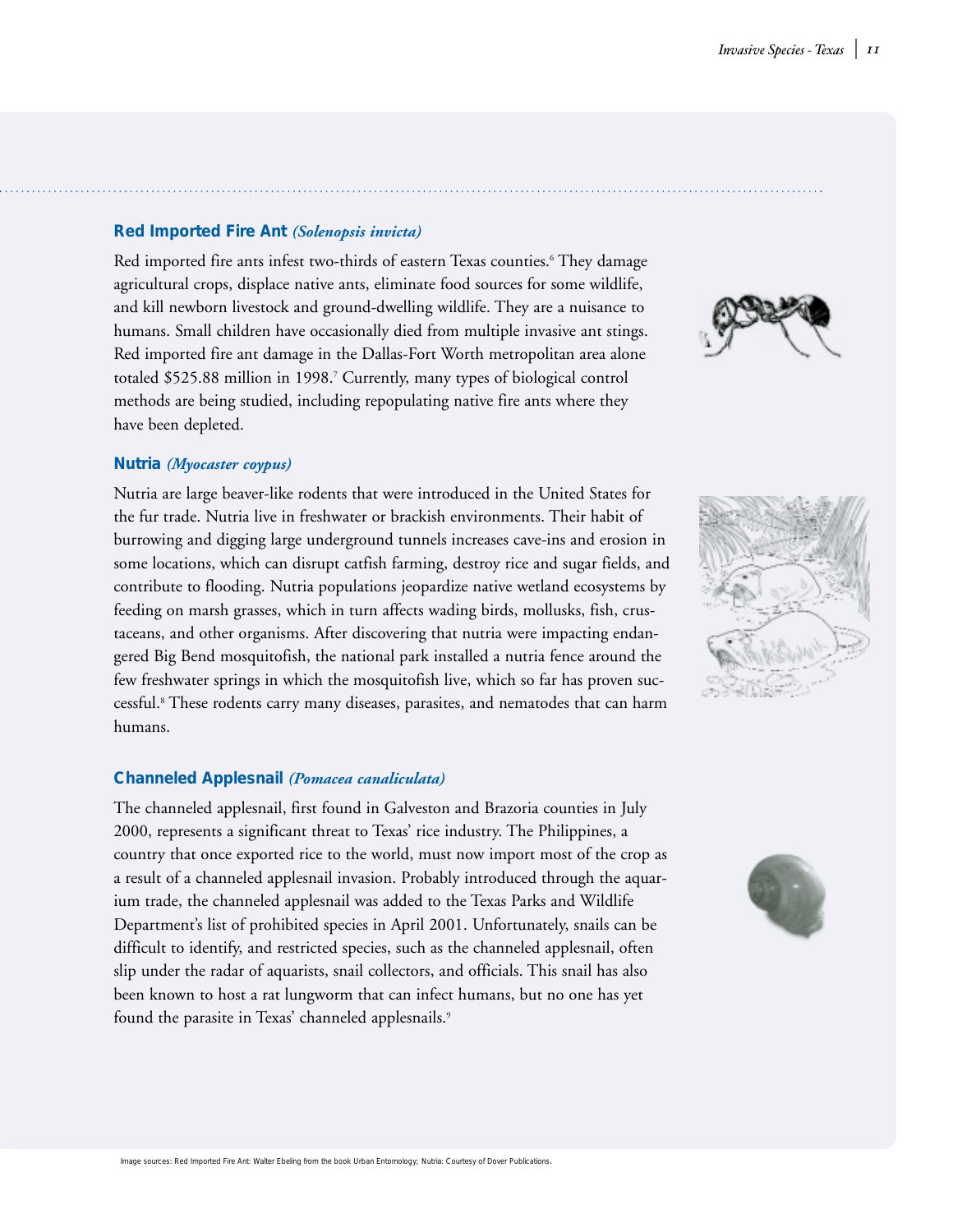# **Finding Solutions: Who Deals With Invasive Species in Texas?**

### **Texas has no single authority that addresses invasive species policy.**

Most government agencies only have jurisdiction over those invasive species relevant to their functions (e.g., the Texas Department of Agriculture manages agricultural weeds). Some invasives, especially those that overrun natural areas, often are overlooked altogether. At times agencies can find themselves at cross-purposes. For example, if a federally listed endangered bird nests in an invasive shrub, the agency charged with protecting the bird and the agency responsible for controlling the invasive shrub may disagree on appropriate management strategies. Weaving the various management priorities into a comprehensive statewide invasive species policy would prove invaluable to the health of the state's ecosystems and economy.



The Texas Parks and Wildlife Department (TPWD) and Texas Department of Agriculture (TDA) are the primary state agencies working with invasive species. TPWD is responsible for restricting importation and possession of potentially harmful fish, shellfish, and aquatic plants. This Department also regulates certain aspects of exotic game, performs research related to invasive species, and ensures that exotic fish and shellfish in aquaculture facilities are free of disease. TDA regulates the movement of agricultural seed and plant material and enforces quarantine regulations to control the spread of the worst agricultural invaders. TDA formed an Invasive Riparian Plants and Texas Water Task Force in 2002.

#### **State Legislation**

Texas statutes cover some aspects of the invasive species problem. According to Parks and Wildlife Code §57.111, "It is an offense to release into public waters, import, sell, purchase, transport, propagate, or possess any species, hybrid of a species, subspecies, eggs, seeds, or any part of any species defined as harmful or potentially harmful exotic fish, shellfish, or aquatic plant" except with the permission of TPWD.<sup>1</sup> The 76th Texas Legislature addressed the growing problem of aquatic invasive species in state waterways. It mandated that TPWD develop a statewide aquatic vegetation management plan and obligated individuals or organizations performing aquatic vegetation treatment to file a proposal with TPWD. State laws regulating the movement of terrestrial invasive plants and animals fall under the Agriculture Code, which also outlines acceptable control methods for some of the most problematic invaders.

However, for terrestrial invasive species that do not impact agriculture, ranching, or hunting, there are no apparent restrictions. State legislation does not cover terrestrial invasives that are damaging state natural areas unless they happen to also affect an industry. In a more general sense, Texas has some legal language that could apply to the problem of invasive species. According to the state constitution, the preservation and conservation of natural resources is a public right and duty.<sup>2</sup> This could serve as a building block for future policies that target invasive species in natural areas.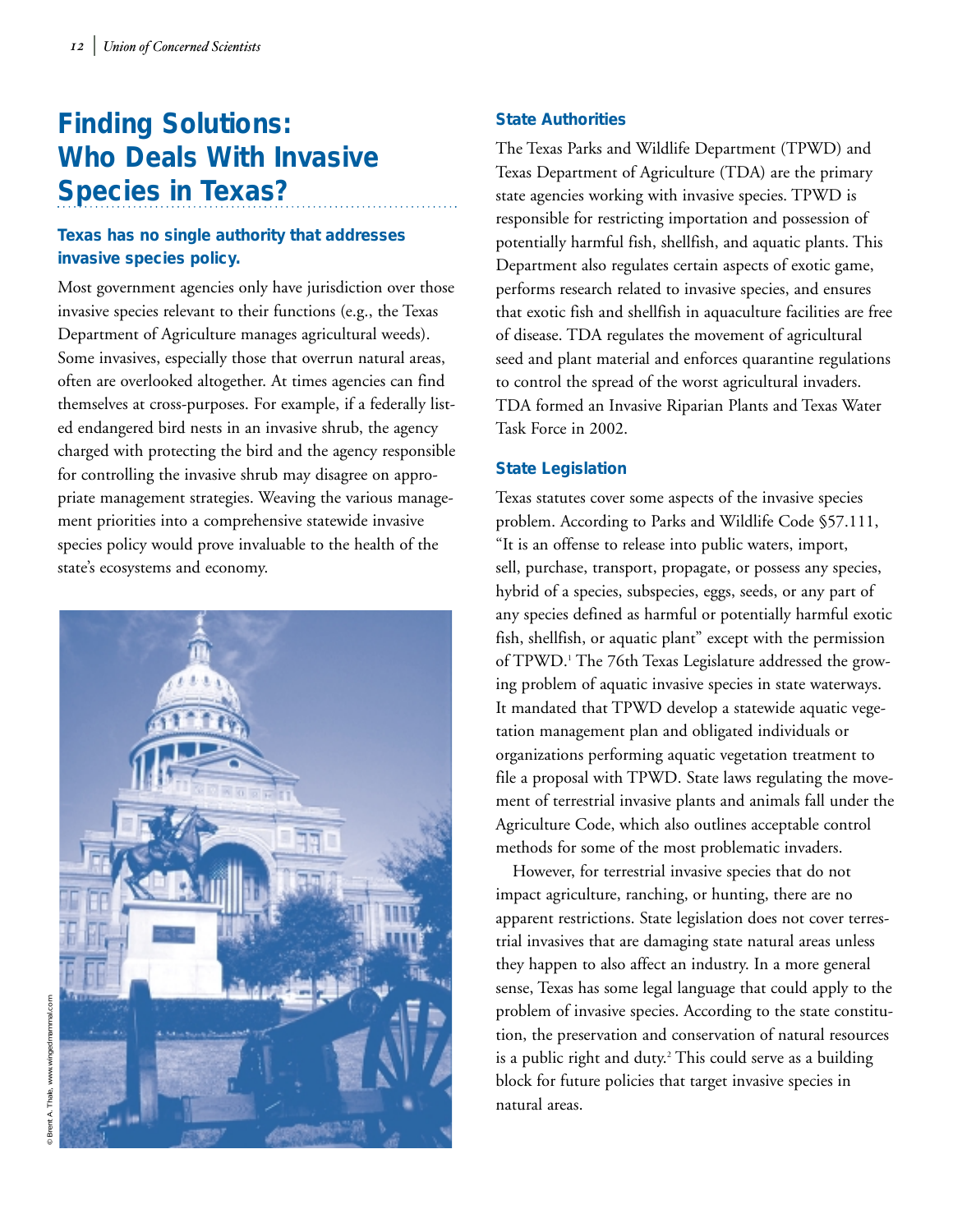Generally, Texas law is most complete in giving state agencies general authority to manage invasive species. It fails to authorize or address other key measures, such as emergency powers to deal with outbreaks, use of biological control agents, and post-release monitoring of introduced species.<sup>3</sup>

#### **Federal Authorities**

Several federal agencies address the issue of invasive species in Texas. The US Department of Agriculture's Animal and Plant Health Inspection Service (APHIS) works to prevent the introduction and establishment of foreign weeds on private lands. The US Department of Agriculture's Agricultural Research Service investigates agricultural weeds and maintains a list of those weeds thought to be most problematic in the state. Other federal agencies, including the US Forest Service, US Fish and Wildlife Service, National Park Service, US Geological Survey, the National Aeronautics and Space Administration, and the Environmental Protection Agency, are also actively involved in invasive species research or management in Texas.

#### **Other Key Players**

In addition to state and federal agencies, a number of academic institutions, regional/international organizations, not-for-profit groups, municipal governments, and watershed authorities are involved in the fight against Texas' invasive species.

Public awareness of the problem in Texas is low. This is probably because the issue is relatively young and because biological invasions are less dramatic forms of environmen-



tal destruction than, say, oil spills. But, organizations are making headway. The Texas Fire Ant Project sponsors an annual Fire Ant Awareness Week and hosts a website with large amounts of information for public consumption. The Texas Department of Agriculture is currently assembling a saltcedar slide show it will take to towns across western Texas that depend on the upper Colorado River, towns where the invasive plant threatens the future sustainability of their water sources.<sup>4</sup>

#### **Examples of Organizations Involved with Invasive Species**

**Academic Collaborations:** Texas Fire Ant Project

#### **Regional / International**:

(Federal) Aquatic Nuisance Species Task Force: Gulf of Mexico & Western Regional Panels US Environmental Protection Agency's Gulf of Mexico Program Gulf States Marine Fisheries Commission Río Grande/Río Bravo Basin Coalition

#### **Not-for-profit:**

Lady Bird Johnson Wildflower Center Native Plant Project The Nature Conservancy South Texas Native Plant Restoration Project Texas Aquatic Plant Management Society Texas Riparian Association Texas Society for Ecological Restoration

#### **Interagency Collaboration:**

Texas Invasive Riparian Plants and Water Task Force Texas Noxious Weed Working Group

#### **Watershed Authorities:**

Galveston Bay Estuary Program Lower Colorado River Authority Coastal Bend Estuary Program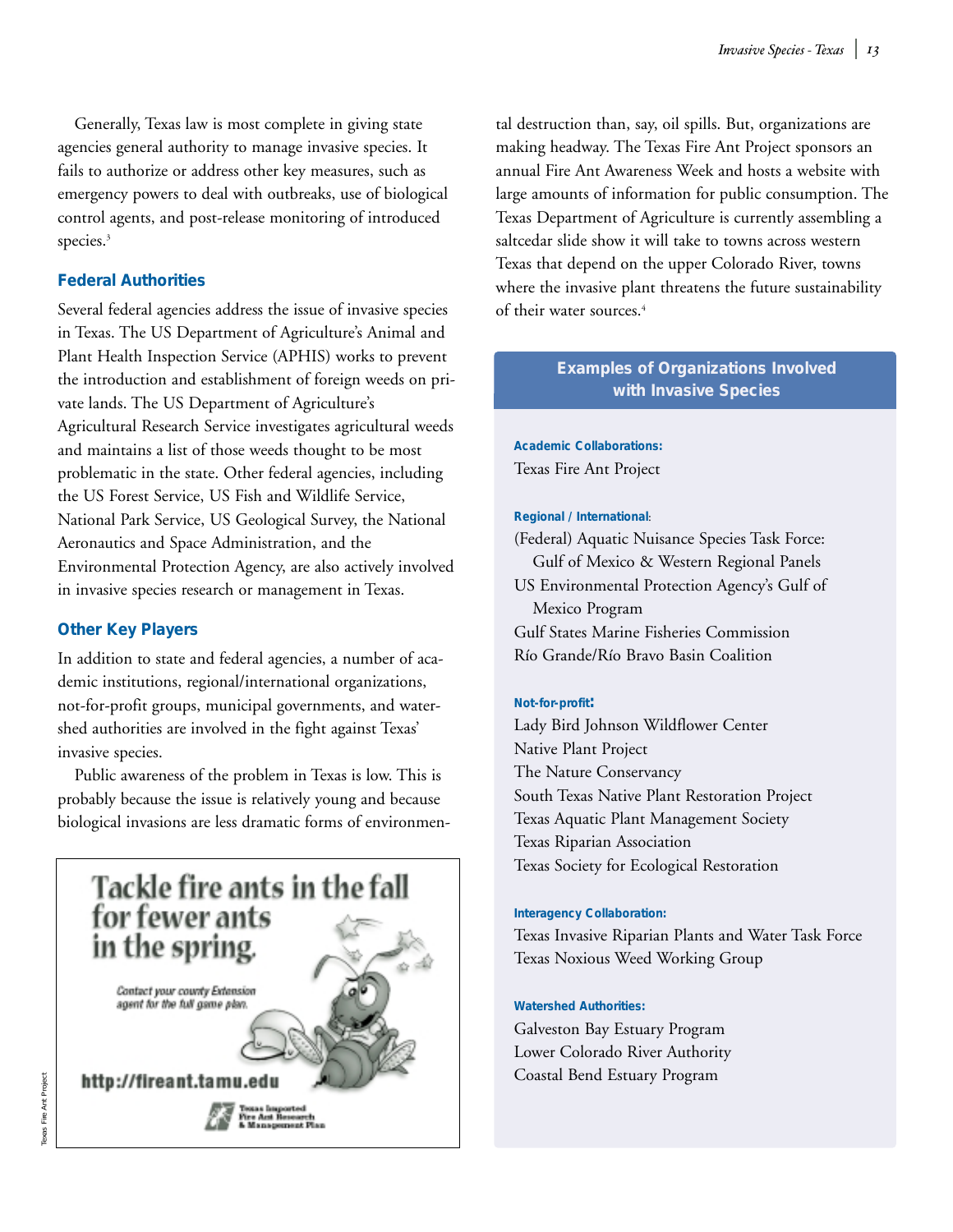# **Invasive Species in Texas\***

\* This is a partial list of species considered to be invasive in Texas. The emphasis is on species affecting native plants and ecosystems rather than those with impacts almost exclusively on human health, like the Human Immuno-deficiency Virus (HIV). Some of these species are so long-established that they are an accepted part of the environment. A few are the subject of considerable controversy. So while this list offers one snapshot of Texas's natural resources, it does not provide a blueprint for which species could or should be controlled.

| <b>MAMMALS (10)</b>                                    |                                                         | <b>Source</b>  | <b>TERRESTRIAL PLANTS (67)</b>            |                                               | <b>Source</b>          |
|--------------------------------------------------------|---------------------------------------------------------|----------------|-------------------------------------------|-----------------------------------------------|------------------------|
| aoudad, Barbary sheep                                  | Ammotragus Iervia                                       | $\Delta$       | jointed goatgrass                         | Aegilops cylindrica                           | 3,12                   |
| feral dog                                              | Canis familiaris                                        | 4              | corncockle                                | Agrostemma githago                            | 3                      |
| axis deer                                              | Cervus axis                                             | $\overline{4}$ | tree-of-heaven                            | Ailanthus altissima                           | 2                      |
| sika deer                                              | Cervus nippon                                           | $\overline{4}$ | camelthorn                                | Alhaqi camelorum                              | 10,12,13               |
| feral cat                                              | Felis catus                                             | $\overline{4}$ | garlic mustard                            | Alliaria petiolata                            | 2                      |
| house mouse                                            | Mus musculus                                            | 4              | feral oat                                 | Avena fatua                                   | 3                      |
| nutria                                                 | Myocastor coypus                                        | 1.4            | King Ranch bluestem                       | Bothriochola ischaemum                        | 11                     |
| Norway rat                                             | Rattus norvegicus                                       | 4              |                                           | var. songarica                                |                        |
| black rat                                              | Rattus rattus                                           | 4              | hairy chess                               | Bromus commutatus                             | 3                      |
| feral pig                                              | Sus scrofa                                              | 4              | cheat                                     | Bromus secalinus                              | 3                      |
|                                                        |                                                         |                | downy brome                               | Bromus tectorum                               | 2                      |
| BIRDS (4)                                              |                                                         | <b>Source</b>  | balloonvine                               | Cardiospermum halicacabum                     | 3,12                   |
| rock dove, pigeon                                      | Columba livia                                           | 4              | musk thistle                              | Carduus nutans                                | 2,12                   |
| monk parakeet                                          | Myiopsitta monachus                                     | 4              | <b>Buffelgrass</b>                        | Cenchrus ciliaris                             | 11                     |
| common sparrow                                         | Passer domesticus                                       | 4              | spotted knapweed                          | Centaurea maculosa                            | $\overline{2}$         |
| European starling                                      | Sturnus vulgaris                                        | $\Delta$       | Russian knapweed                          | Centaurea repens                              | 3                      |
|                                                        |                                                         |                | yellow star thistle                       | Centaurea solstitialis                        | $\overline{2}$         |
| <b>INSECTS (11)</b>                                    |                                                         | <b>Source</b>  | Canada thistle                            | Cirsium arvense                               | 3                      |
|                                                        |                                                         |                | blessed thistle                           | Cnicus benedictus                             | 3                      |
| red imported fire ant                                  | Solenopsis invicta                                      | 4,8,9          | field bindweed                            | Convolvulus arvensis                          | 3,12                   |
| Asian tiger mosquito                                   | Aedes albopictus                                        | 4,5,8          | bermudagrass                              | Cynodon dactylon                              | 3,11                   |
| Africanized honeybee                                   | Apis mellifera scutellata                               | 4,8,9          | purple nutsedge                           | Cyperus rotundus                              | 3,12                   |
| formosan subterranean termite                          | Coptotermes formosanus                                  | 4,8            | scotch broom                              | Cytisus scoparius                             | $\overline{2}$         |
| Mexican fruit fly                                      | Anastrepha ludens                                       | 4              | wild carrot                               | Daucus carota                                 | 3                      |
| cabbage white butterfly, cabbage worm<br>pink bollworm | Pieris rapae<br>Pectinophora gossypiella                | 4<br>4         | Russian olive                             | Elaeagnus angustifolia                        | $\overline{c}$<br>3    |
| boll weevil                                            |                                                         | 5,8,9          | quackgrass                                | Elytrigia repens                              |                        |
| Asian ambrosia beetle                                  | Anthonomus grandis grandis<br>Xylosandrus crassiusculus | 8              | leafy spurge                              | Euphorbia esula                               | 2                      |
| German cockroach                                       | Blattella germanica                                     | 8              | hogweed                                   | Heracleum mantegazzianum<br>Ipomoea hederacea | $\overline{2}$<br>3,12 |
| Russian wheat aphid                                    | Diuraphis noxia                                         | 9              | ivyleaf morningglory<br>tall morningglory |                                               | 3.12                   |
|                                                        |                                                         |                | lantana                                   | Ipomoea purpurea<br>Lantana camara            | 4                      |
| <b>MOLLUSKS AND CRUSTACEANS (11)</b>                   |                                                         | <b>Source</b>  | leucaena                                  | Leucaena leucocephala                         | 4                      |
|                                                        |                                                         |                | Japanese ligustrum, Japanese privet       | Ligustrum japonicum                           | 2                      |
| Asian trampsnail                                       | Bradybaena similaris                                    | 4              | Chinese privet                            | Ligustrum sinense                             | 12                     |
| Asian clam                                             | Corbicula fluminea                                      | 1,6            | Persian darnel                            | Lolium persicum                               | 3                      |
| brown garden snail                                     | Cryptomphalus aspersus                                  | 4              | poison ryegrass                           | Lolium temulentum                             | 3                      |
|                                                        | (formerly Helix aspersa)<br>Eobania vermiculata         | 4              | Japanese honeysuckle                      | Lonicera japonica                             | 2,4                    |
| chocolate-band snail<br>giant rams-horn snail          | Marisa cornuarietis                                     | 6              | motojo-bobo, childa, alien weed           | Lycianthes asarifolia                         | $\overline{2}$         |
| red-rim melania                                        | Melanoides tuberculatus                                 | 6              | common horehound                          | Marrubium vulgare                             | 4.12                   |
| milk snail                                             | Otala lactea                                            | $\Delta$       | Chinaberry                                | Melia azedarach                               | 4                      |
| brown mussel                                           | Perna perna                                             | 1              | serrated tussock                          | Nassella trichotoma                           | 3                      |
| channeled applesnail                                   | Pomacea canaliculata                                    | 1,6            | branched broomrape                        | Orobanche ramosa                              | 2                      |
| decollate snail                                        | Rumina decollata                                        | 4              | red rice                                  | Oryza sativa                                  | 3                      |
| quilted melania                                        | Tarebia granifera                                       | 6              | Guineagrass                               | Panicum maximum                               | 11                     |
|                                                        |                                                         |                | African rue                               | Peganum harmala                               | 10,12,13               |
| FISHES (7)                                             |                                                         | <b>Source</b>  | buckthorn plantain                        | Plantago lanceolata                           | 12                     |
|                                                        |                                                         |                | broadleaf plantain                        | Plantago major                                | 3,12                   |
| grass carp                                             | Ctenopharyngodon idella<br>Cyprinus carpio              | 1,6            | annual bluegrass                          | Poa annua                                     | 3                      |
| common carp<br>suckermouth catfish                     | Hypostomus spp.                                         | 6<br>6         | Japanese knotweed                         | Polygonum cuspidatum                          | 2                      |
| redbreast sunfish                                      | Lepomis auritus                                         | 6              | mile-a-minute weed                        | Polygonum perfoliatum                         | 2                      |
| smallmouth bass                                        | Micropterus dolomieu                                    | 6              | kudzu                                     | Pueraria lobata                               | 1,12                   |
| blue tilapia                                           | Oreochromis aureus                                      | 1,6            | annual bastardcabbage<br>castorbean       | Rapistrum rugosum<br>Ricinus communis         | 3,11<br>3              |
| snow pleco, sailfin catfish                            | Pterygoplichthys anisitsi                               | 6              | Macartney rose                            | Rosa bracteata                                | 2.11                   |
|                                                        |                                                         |                | multiflora rose                           | Rosa multiflora                               | 2                      |
| <b>AQUATIC / WETLAND PLANTS (12)</b>                   |                                                         | <b>Source</b>  | itchgrass                                 | Rottboellia cochinchinensis                   | 3                      |
| alligatorweed                                          | Alternanthera philoxeroides                             | 1, 2, 12       | curly dock                                | Rumex crispus                                 | 3,12                   |
| giant reed, giant cane                                 | Arundo donax                                            | 4,11,12        | Russian thistle                           | Salsola kali                                  | 4,12                   |
| elephant ear                                           | Colocasia esculenta                                     | 4              | Chinese tallow tree                       | Sapium sebiferum                              | 1,2,4,11               |
| waterhyacinth                                          | Eichhornia crassipes                                    | 1,2,12         | giant foxtail                             | Setaria faberi                                | 3                      |
| hydrilla                                               | Hydrilla verticillata                                   | 1,2,11         | blessed milkthistle                       | Silybum marianum                              | 3                      |
| water spinach                                          | Ipomoea aquatica                                        | 7              | silverleaf nightshade                     | Solanum elaeagnifolium                        | 3,12                   |
| Eurasian watermilfoil                                  | Myriophyllum spicatum                                   | $\overline{2}$ | tropical soda apple                       | Solanum viarum                                | 3                      |
| torpedograss                                           | Panicum repens                                          | $\overline{7}$ | Carolina horsenettle                      | Solanum carolinense                           | 3                      |
| common salvinia                                        | Salvinia minima                                         | 1              | Johnsongrass                              | Sorghum halepense                             | 3                      |
| giant salvinia                                         | Salvinia molesta                                        | 1,2            | saltcedar                                 | Tamarix spp.                                  | 2,11,12                |
| giant duckweed                                         | Spirodela oligorhiza                                    | 7              | puncturevine                              | Tribulus terrestris                           | 3,12                   |
| water chestnut                                         | Trapa natans                                            | $\overline{2}$ | common cocklebur                          | Xanthium strumarium                           | 3,12                   |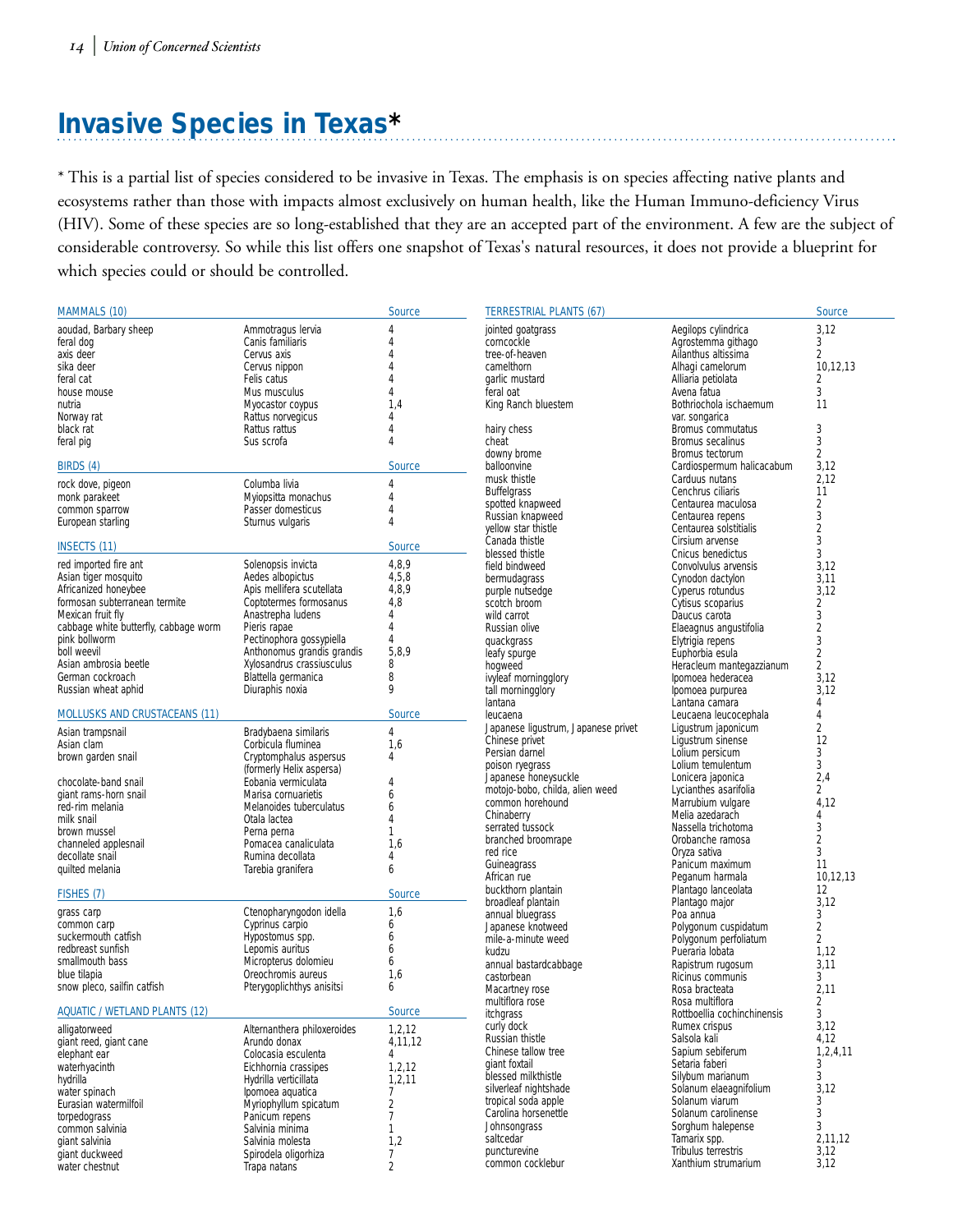#### SOURCE CODE:

- 1 Gulf of Mexico Regional Panel. Aquatic Nuisance Species Annual Report 2001.
- 2 Texas Department of Agriculture: DRAFT Potential Invasive Plant Species Listing.
- 3 USDA-Agricultural Research Service (ARS). Noxious Weeds in Texas, on USDA-ARS web site.
- 4 Howells, R. Fisheries Research Biologist, Texas Parks and Wildlife Department (TPWD). 2002. Personal communication.
- 5 Jackman, J. Professor/Extension Entomology Specialist, Texas A&M University. 2002. Personal communication.

## **ENDNOTES**

#### Introduction

Executive Order 13112, 1999.

<sup>2</sup> Wilcove DS, Rothstein D, Dubow J, Phillips A, Losos E. 1998. Quantifying threats to imperiled species in the United States, BioScience 48:607-615.

<sup>3</sup> Westbrooks RG. 1998. Invasive Plants: changing the landscape of America. Washington, D.C.:<br>Federal Interagency Committee for the Management of Noxious and Exotic Weeds. Federal Interagency Committee for the Management of Noxio

<sup>4</sup> Union of Concerned Scientists (UCS). The Science of Invasive Species. 2001. On the UCS website at www.ucsusa.org/environment/bio\_invsci.html.

<sup>5</sup> Office of Technology Assessment. 1993. Harmful non-indigenous species in the United States. OTA-F-565. US Government Printing Office: Washington, D.C. Available at http://www.wws.princeton.edu/~ota.

Carlton JT. 1996. Nonindigenous species (NIS) invasions: the economic and environmental issues. Proceedings of the National Forum on Nonindigenous Species Invasions in US and Marine Fresh Waters. Washington, D.C.: Northeast-Midwest Institute, pp. 14-15.

#### What's Happening in Texas - A Problem on the Upswing

<sup>1</sup> Rauschuber C. 2002. List of invasive species in Texas. Appendix to Invasive Species - Texas. Compiled from many sources.

<sup>2</sup> Howells R. 2002. Personal communication, August 15, 2002. Robert Howells is with the Texas Parks and Wildlife Department, Inland Fisheries Division

<sup>3</sup> Noxious Weeds in Texas. On the USDA-Agricultural Research Service website at http://invader.dbs.umt.edu/Noxious\_Weeds/state\_run.asp?state=form.

<sup>4</sup> Aquatic Nuisance Species Task Force. 2001. Gulf of Mexico Regional Panel. Annual Report.

<sup>5</sup> Howells R, as above; and Appendix.

Barrow WC, Jr. Interactions between migrant landbirds and an invasive exotic plant: the Chinese tallow tree. TPWD Flyway Newsletter, Washington, D.C.: Wildlife Research Institute

<sup>7</sup> Chilton E. 2002. Personal communication, August 30, 2002. Earl Chilton is with the Texas Parks and Wildlife Department, Inland Fisheries Division.

<sup>8</sup> Drees B. Managing Red Imported Fire Ants in Wildlife Areas. Texas Fire Ant Project. On the Texas A&M University website at http://fireant.tamu.edu/materials/factsheets/fapfs006.html.

<sup>9</sup> Africanized Honeybees. Agricultural Communications. On the Texas A&M University Agricultural Program website at http://agnews.tamu.edu/bees.

<sup>10</sup> Chilton E, as above.

#### How Do We Bring Invasive Species to Texas?

<sup>1</sup> Gulf of Mexico Ballast Water Profile: Port of Houston. 1998. Environmental Protection Agency, Gulf of Mexico Program.

<sup>2</sup> Agriculture and Urban Sprawl. On the Texas Environmental Profiles website at http://www.texasep.org/html/lnd/lnd\_2agr\_sprawl.html.

<sup>3</sup> The Dirty Dozen: America's Least Wanted—Chinese Tallow. Arlington, Virginia: Association for Biodiversity Information.

<sup>4</sup> Kuvlesky, WP, Jr. and Kleberg C. Exotic Grasses and Native Bird Communities in South Texas: Is there an Impact? TPW Flyaway Newsletter, Washington, D.C.: Wildlife Research Institute; and Carpenter B, personal communication.

<sup>5</sup> Target 2000: An Environmental Plan for the Floral & Nursery Industry. Texas Agricultural Extension Service, Texas A&M University.

- *Invasive Species Texas 15*
- 6 Howells, R. 2001. Introduced Non-Native Fishes and Shellfishes in Texas Waters: An Updated List and Discussion. TPWD Management Data Series No. 188.
- 7 Chilton, E. Aquatic Habitat Enhancement Program Director, TPWD. 2002. Personal communication.
- 8 Quinn, M. Invertebrate Biologist, Wildlife Diversity Branch, TPWD. 2002. Personal communication.
- 9 Whorton, R. Professor, Department of Entomology, Texas A&M University. 2002. Personal communication.
- 10 Carpenter, B. Associate Professor/Extension Livestock Specialist, Texas Cooperative Extension (TCE). 2002. Personal communication.
- 11 Poole, J. Biologist, Wildlife Diversity Program, TPWD. 2002. Personal communication.
- 12 USDA-ARS Grassland, Soil, & Water Research Laboratory, Top 50 Texas Weeds with Greatest Biocontrol Potential.
- 13 Hart, CR. Associate Professor/Extension Range Specialist, TCE. 2002. Personal communication.

<sup>6</sup> The Dirty Dozen: America's Least Wanted—Chinese Tallow. Arlington, Virginia: Association for Biodiversity Information.

- <sup>7</sup> Carpenter B. 2002. Personal communication, August 28, 2002. Bruce Carpenter is at Texas A&M University.
- <sup>8</sup> Nonindigenous Aquatic Species-Oreochromis aureus. On the US Geological Survey website at http://nas.er.usgs.gov/fishes/accounts/cichlida/or\_aureu.html

<sup>9</sup> Howells RG and Garrett G. 1992. Status of Some Exotic Sport Fishes in Texas Waters. The Texas Journal of Science: Volume 44, Number 3.

<sup>10</sup> Howells R. 2002. Personal communication, August 26, 2002. As above.

<sup>11</sup> Ibid.

<sup>12</sup> Drees B. Managing Red Imported Fire Ants in Wildlife Areas. Fire Ant Project. On the Texas A&M University website at http://fireant.tamu.edu/materials/factsheets/fapfs006.html.

<sup>13</sup> Howells RG. 2001. The channeled applesnail (Pomacea canaliculata) invasion: a threat to aquatic ecosystems and the price of Rice Crispies. American Conchologist: Volume 29, Issue 4.

#### How Much Do Invasives Cost Texans?

<sup>1</sup> Office of Technology Assessment. 1993. Harmful non-indigenous species in the United States. OTA-F-565. US Government Printing Office: Washington, D.C. Available at http://www.wws.princeton.edu/~ota.

<sup>2</sup> Texas Annual Crop Production Survey. 2002. Texas Agricultural Statistics Service.

<sup>3</sup> Howells R. September 2001. TPWD Exotic Species Alert: Channeled Applesnail. Texas Parks and Wildlife Department, Inland Fisheries Division

<sup>4</sup> Africanized Honey bees. Agricultural Communications. On the Texas A&M University Agricultural Program website at http://agnews.tamu.edu/bees.

<sup>5</sup> Livestock value per head and total value. 2002. Texas Agricultural Statistics Service. Annual Report.

<sup>6</sup> Drees B. Managing Red Imported Fire Ants in Wildlife Areas. Fire Ant Project. Texas Fire Ant Project. On the Texas A&M University website at http://fireant.tamu.edu/ materials/factsheets/fapfs006.html.

- <sup>7</sup> Commercial Fishery Landings Database. National Marine Fisheries Service.
- <sup>8</sup> American Sportfishing Association. 1996. Sport Fishing Participation and Economic Impact for Texas. <sup>9</sup> Howells R. 2002. Personal communication, August 26, 2002. As above.

10 Texas Parks and Wildlife Department. Exotic Disease Found in Wild Shrimp Near Brownsville. TPW Flyaway Newsletter, Washington, D.C.: Wildlife Research Institute.

<sup>11</sup> Texas Coastal Management Program. On the Coastal Zone Management website at http://www.ocrm.nos.noaa.gov/czm/czmtexas.html.

#### What's At Stake? - The Special Landscapes, Habitats, and Species of Texas

<sup>1</sup> Texas is second-most biologically diverse state in US. 2002. On The Nature Conservancy of Texas website at http://nature.org/wherewework/northamerica/ states/texas/press/press614.html.

<sup>2</sup> Endangered Species List. On the US Fish and Wildlife Service website at http://ifw2es.fws.gov/EndangeredSpecies/lists/ListSpecies.cfm.

<sup>3</sup> Wilcove DS, Rothstein D, Dubow J, Phillips A, Losos E. 1998. Quantifying threats to imperiled species in the United States, BioScience. 48:607-615.

<sup>4</sup> Anderson C. 2001. Exotic species part of the problem: Native wildlife faces new predators and com-petitors. San Antonio Express-News, July 15, 2001.

<sup>5</sup> Howells R. 2002. Personal communication, August 15, 2002. As above.

<sup>6</sup> Thurow TL and Hester JW. 1997. How an increase or reduction in juniper cover alters rangeland hydrology. In Taylor CA, editor, 1997 Juniper Symposium. Texas A&M Research and Extension Center, San Angelo, Texas. pp 9-22.